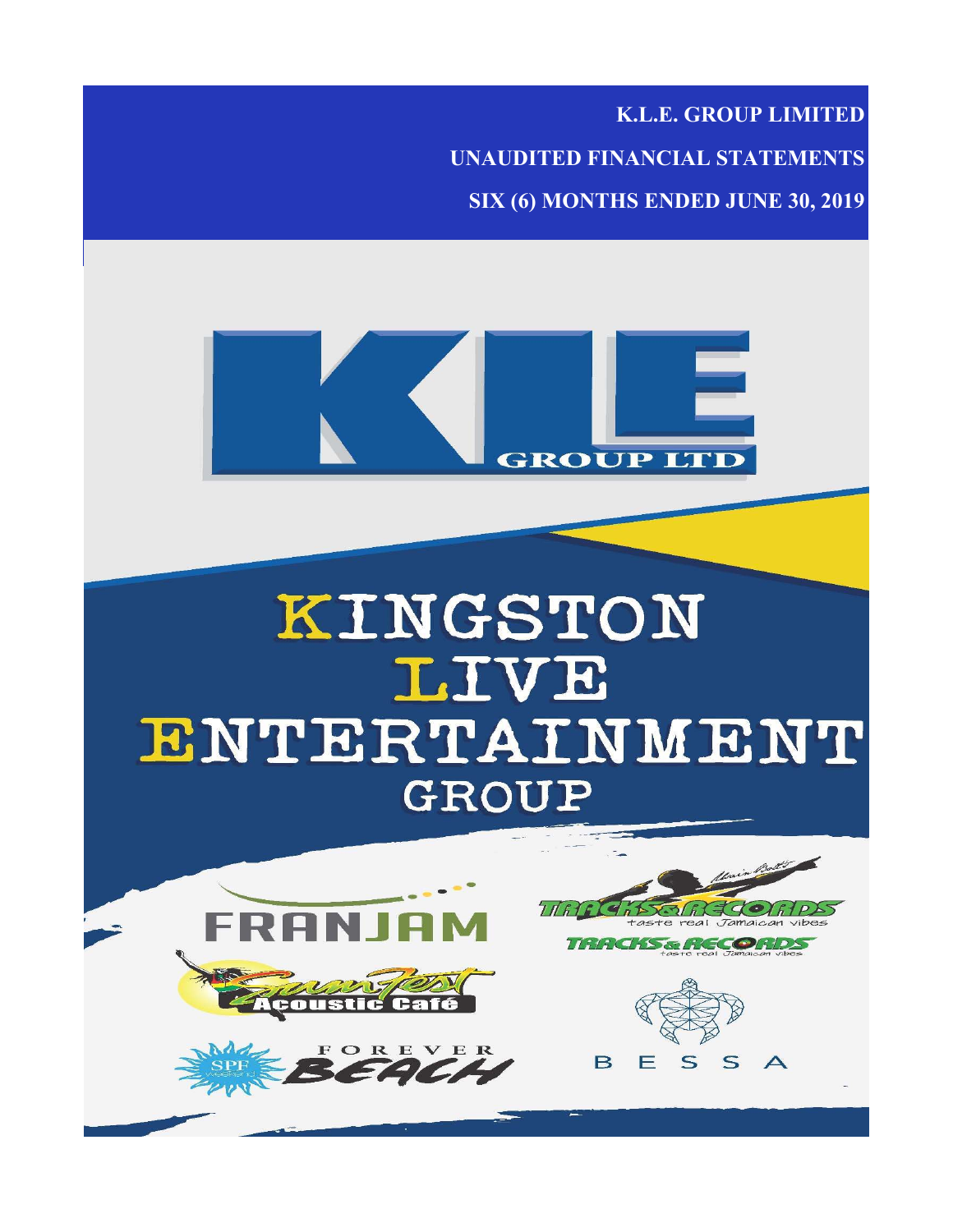### **TABLE OF CONTENTS**

| STATEMENT OF COMPREHENSIVE INCOME |       |
|-----------------------------------|-------|
| STATEMENT OF FINANCIAL POSITION   |       |
| STATEMENT OF CHANGES IN EQUITY    |       |
| STATEMENT OF CASH FLOWS           |       |
| NOTES TO THE FINANCIAL STATEMENTS | 5 - 9 |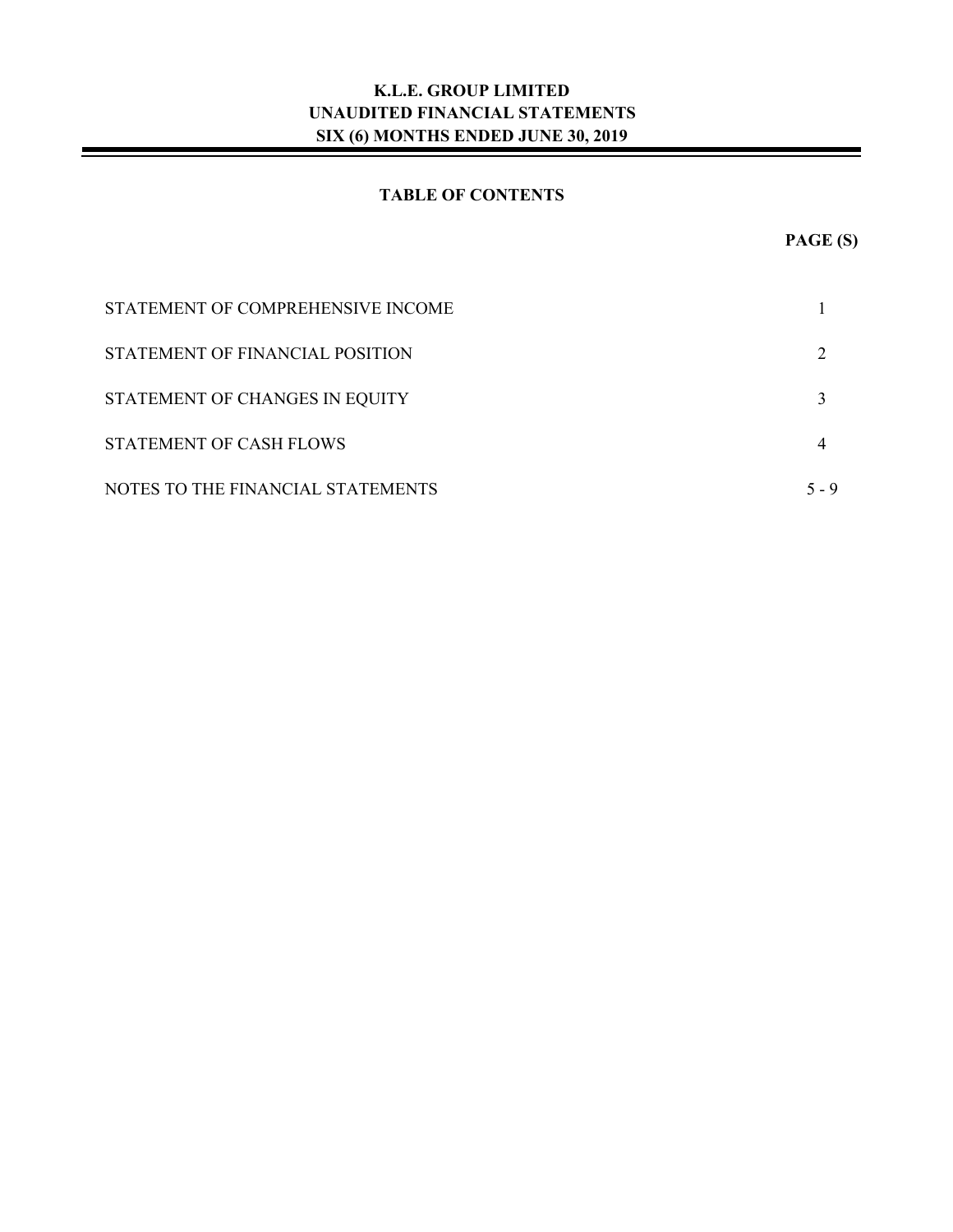## **K.L.E. GROUP LIMITED STATEMENT OF COMPREHENSIVE INCOME SIX (6) MONTHS ENDED JUNE 30, 2019 UNAUDITED**

|                                                                                               | <b>Unaudited</b><br><b>Quarter</b><br>ended<br><b>June 30,</b><br>2019<br>\$'000 | Unaudited<br>Quarter<br>ended<br>June 30,<br>2018<br>\$'000 | <b>Unaudited</b><br><b>Six Months</b><br>ended<br><b>June 30,</b><br>2019<br>\$'000 | Unaudited<br><b>Six Months</b><br>ended<br>June 30,<br>2018<br>\$'000 | <b>Audited</b><br><b>Year ended</b><br>ended<br>Dec 31,<br>2018<br>\$'000 |
|-----------------------------------------------------------------------------------------------|----------------------------------------------------------------------------------|-------------------------------------------------------------|-------------------------------------------------------------------------------------|-----------------------------------------------------------------------|---------------------------------------------------------------------------|
| Revenue                                                                                       | 52,149                                                                           | 58,252                                                      | 101,872                                                                             | 106,603                                                               | 205,780                                                                   |
| Cost of Sales                                                                                 | (15,368)                                                                         | (18,908)                                                    | (29, 360)                                                                           | (35, 894)                                                             | (65, 672)                                                                 |
| Gross profit                                                                                  | 36,781                                                                           | 39,344                                                      | 72,513                                                                              | 70,709                                                                | 140,108                                                                   |
| Other operating income                                                                        | 3,948                                                                            | 5,279                                                       | 10,355                                                                              | 15,855                                                                | 27,723                                                                    |
| Administrative and other expense                                                              | (36, 257)                                                                        | (35, 494)                                                   | (72, 686)                                                                           | (74, 424)                                                             | (165, 997)                                                                |
| Profit from operations                                                                        | 4,472                                                                            | 9,129                                                       | 10,182                                                                              | 12,140                                                                | 1,834                                                                     |
| Finance and depreciation cost                                                                 | (5,296)                                                                          | (3,360)                                                     | (10, 533)                                                                           | (8,267)                                                               | (16,769)                                                                  |
| (Loss)/profit before taxation                                                                 | (824)                                                                            | 5,769                                                       | (351)                                                                               | 3,873                                                                 | (14, 935)                                                                 |
| Taxation                                                                                      | (245)                                                                            | (719)                                                       | (520)                                                                               | (827)                                                                 | 1,912                                                                     |
| Net (loss)/profits from operations                                                            | (1,069)                                                                          | 5,050                                                       | (871)                                                                               | 3,046                                                                 | (13, 023)                                                                 |
| Other Comprehensive Income<br>Items which may be reclassified to profit or loss               | 1,368                                                                            | 33                                                          | 1,502                                                                               | 43                                                                    | (12, 565)                                                                 |
| Net profit/(loss) for the period, being total<br>comprehensive income/(expense) for the year. | 299                                                                              | 5,083                                                       | 632                                                                                 | 3,089                                                                 | (25, 587)                                                                 |
| Number of shares                                                                              | 100,000                                                                          | 100,000                                                     | 100,000                                                                             | 100,000                                                               | 100,000                                                                   |
| Earnings per stock unit:                                                                      | \$0.003                                                                          | \$0.05                                                      | \$0.006                                                                             | \$0.03                                                                | (\$0.26)                                                                  |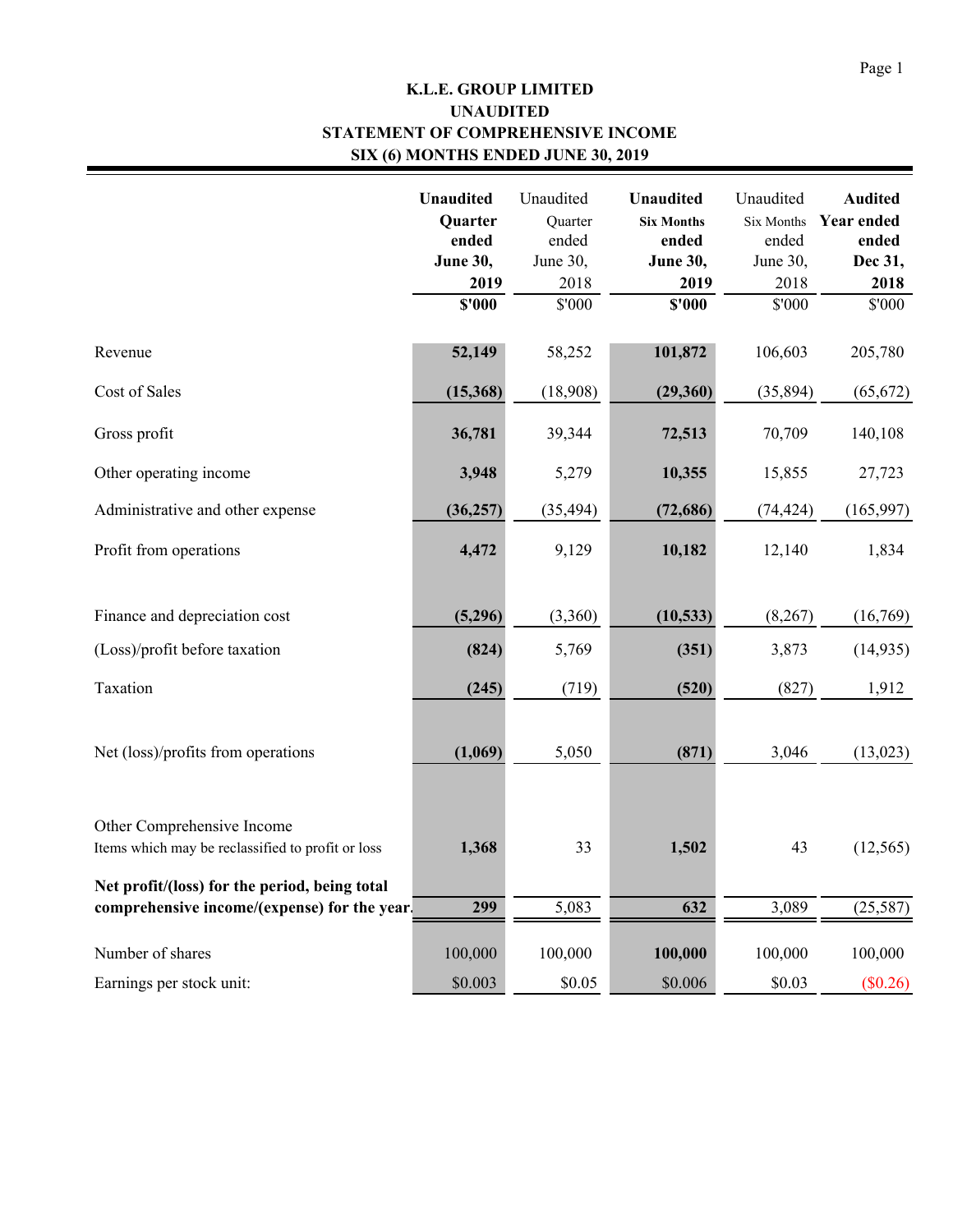#### K.L.E. GROUP LIMITED **UNAUDITED** STATEMENT OF FINANCIAL POSITION **AS AT JUNE 30, 2019**

|                                |                | Unaudited<br>as at<br><b>June 30,</b> | Unaudited<br>as at<br>June 30, | Audited<br>as at<br>December 31, |
|--------------------------------|----------------|---------------------------------------|--------------------------------|----------------------------------|
|                                | <b>Notes</b>   | 2019                                  | 2018                           | 2018                             |
|                                |                | \$'000                                | \$'000                         | \$'000                           |
| <b>NON-CURRENT ASSETS</b>      |                |                                       |                                |                                  |
| Property, plant and equipment  | $\overline{7}$ | 24,163                                | 38,767                         | 31,389                           |
| Investment in joint venture    |                | 12,590                                | 13,141                         | 12,590                           |
| Investment in associate        |                | 60,611                                | 73,297                         | 60,612                           |
| Investments                    |                | 12,964                                | 3,884                          | 2,208                            |
| Long term receivables          |                | 12,490                                |                                | 12,490                           |
| Deferred tax asset             |                | 9,186                                 | 7,080                          | 9,186                            |
| Total non-current assets       |                | 132,005                               | 136,169                        | 128,475                          |
| <b>CURRENT ASSETS</b>          |                |                                       |                                |                                  |
| Inventories                    | $\bf{8}$       | 1,930                                 | 2,752                          | 2,608                            |
| Receivables                    | 9              | 14,052                                | 27,238                         | 15,203                           |
| Due From related party         |                | 65,217                                | 43,947                         | 46,872                           |
| Cash and cash equivalents      | 12             | 6,071                                 | 4,193                          | 5,727                            |
| <b>Total current assets</b>    |                | 87,270                                | 78,130                         | 70,410                           |
| <b>Total assets</b>            |                | 219,276                               | 214,299                        | 198,885                          |
| <b>EQUITY</b>                  |                |                                       |                                |                                  |
| Share capital                  |                | 122,903                               | 122,903                        | 122,903                          |
| Revaluation reserve            |                | 1,978                                 | 399                            | 476                              |
| Accumulated (deficit)/surplus  |                | (10,069)                              | 19,555                         | (9,198)                          |
|                                |                | 114,813                               | 142,857                        | 114,181                          |
| <b>NON-CURRENT LIABILITIES</b> |                |                                       |                                |                                  |
| Loans                          | 10             | 61,490                                | 4,397                          |                                  |
| Due to related party           |                | 1,471                                 | 1,503                          | 1,527                            |
|                                |                | 62,961                                | 5,900                          | 1,527                            |
| <b>CURRENT LIABILITIES</b>     |                |                                       |                                |                                  |
| Current portion of loan        | 10             | 6,901                                 | 4,551                          | 6,768                            |
| Payables                       | 11             | 27,885                                | 52,809                         | 68,730                           |
| Bank overdraft                 |                | 5,355                                 | 6,566                          | 6,696                            |
| Taxation                       |                | 1,362                                 | 1,616                          | 983                              |
| Total current liabilities      |                | 41,503                                | 65,542                         | 83,177                           |
| Total equity and liabilities   |                | 219,276                               | 214,299                        | 198,885                          |

Approved by the Board of Directors and signed on its behalf by:

 $\cdot$  fl  $\overline{c}$ David Shirley (Chairman)

Gary Matalon (Director)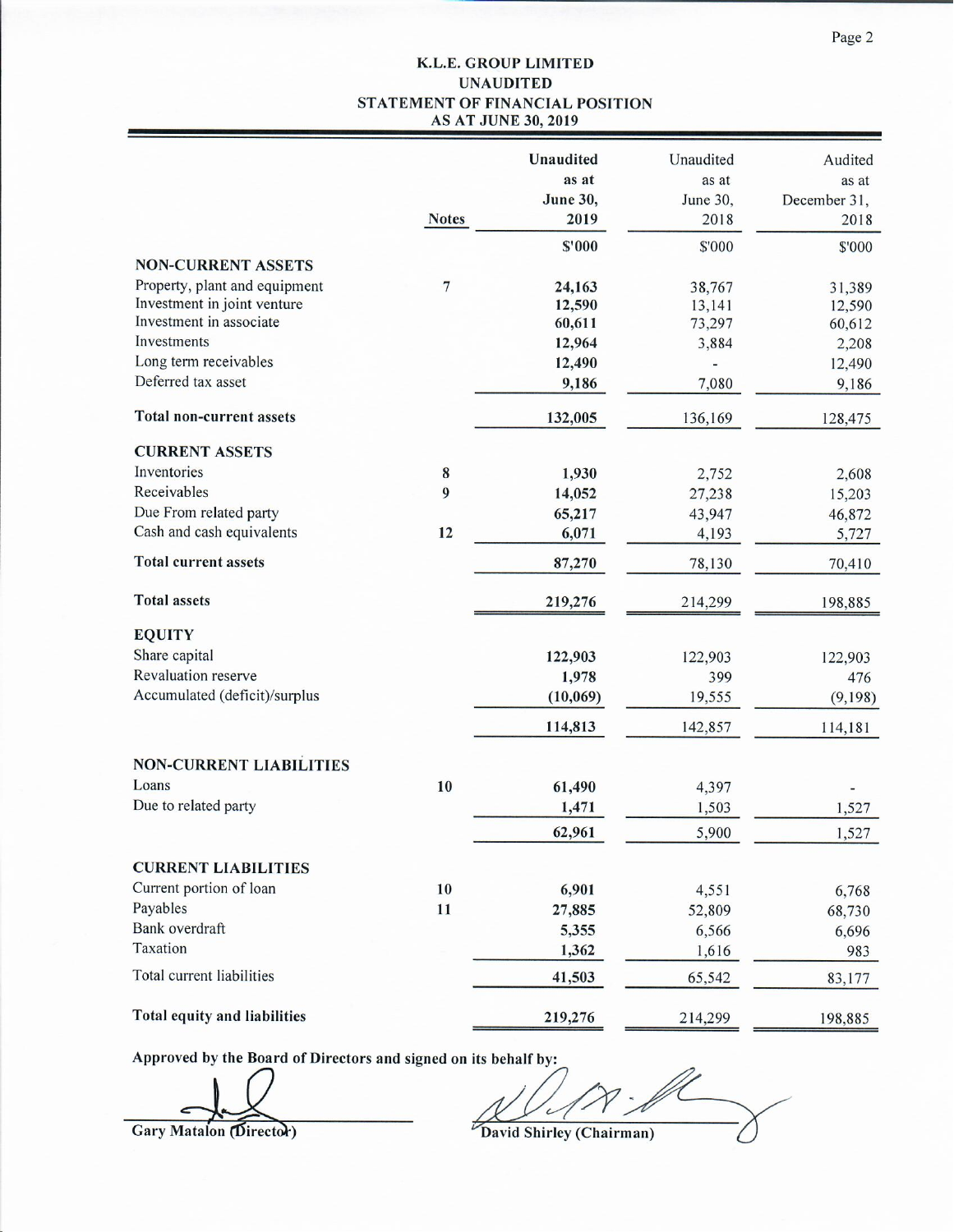### **K.L.E. GROUP LIMITED STATEMENT OF CHANGES IN EQUITY SIX (6) MONTHS ENDED JUNE 30, 2019 UNAUDITED**

|                                     | <b>Share</b><br>capital<br>\$'000 | <b>Revaluation</b><br>reserve<br><b>\$'000</b> | <b>Retained</b><br>earnings<br>\$'000 | <b>Total</b><br><b>\$'000</b> |
|-------------------------------------|-----------------------------------|------------------------------------------------|---------------------------------------|-------------------------------|
| Balance at 31 December 2017         | 122,903                           | 356                                            | 16,509                                | 139,768                       |
| <b>Total Comprehensive Income</b>   |                                   |                                                |                                       |                               |
| Net profit                          |                                   |                                                | 3,046                                 | 3,046                         |
| Other Comprehensive Income          |                                   | 43                                             |                                       | 43                            |
| Unaudited balances at June 30, 2018 | 122,903                           | 399                                            | 19,555                                | 142,857                       |
| Balance at 31 December 2018         | 122,903                           | 476                                            | (9,198)                               | 114,181                       |
| <b>Total Comprehensive Income</b>   |                                   |                                                |                                       |                               |
| Net loss                            |                                   |                                                | (871)                                 | (871)                         |
| Other comprehensive income          |                                   | 1,502                                          |                                       | 1,502                         |
| Unaudited balances at June 30, 2019 | 122,903                           | 1,978                                          | (10,069)                              | 114,813                       |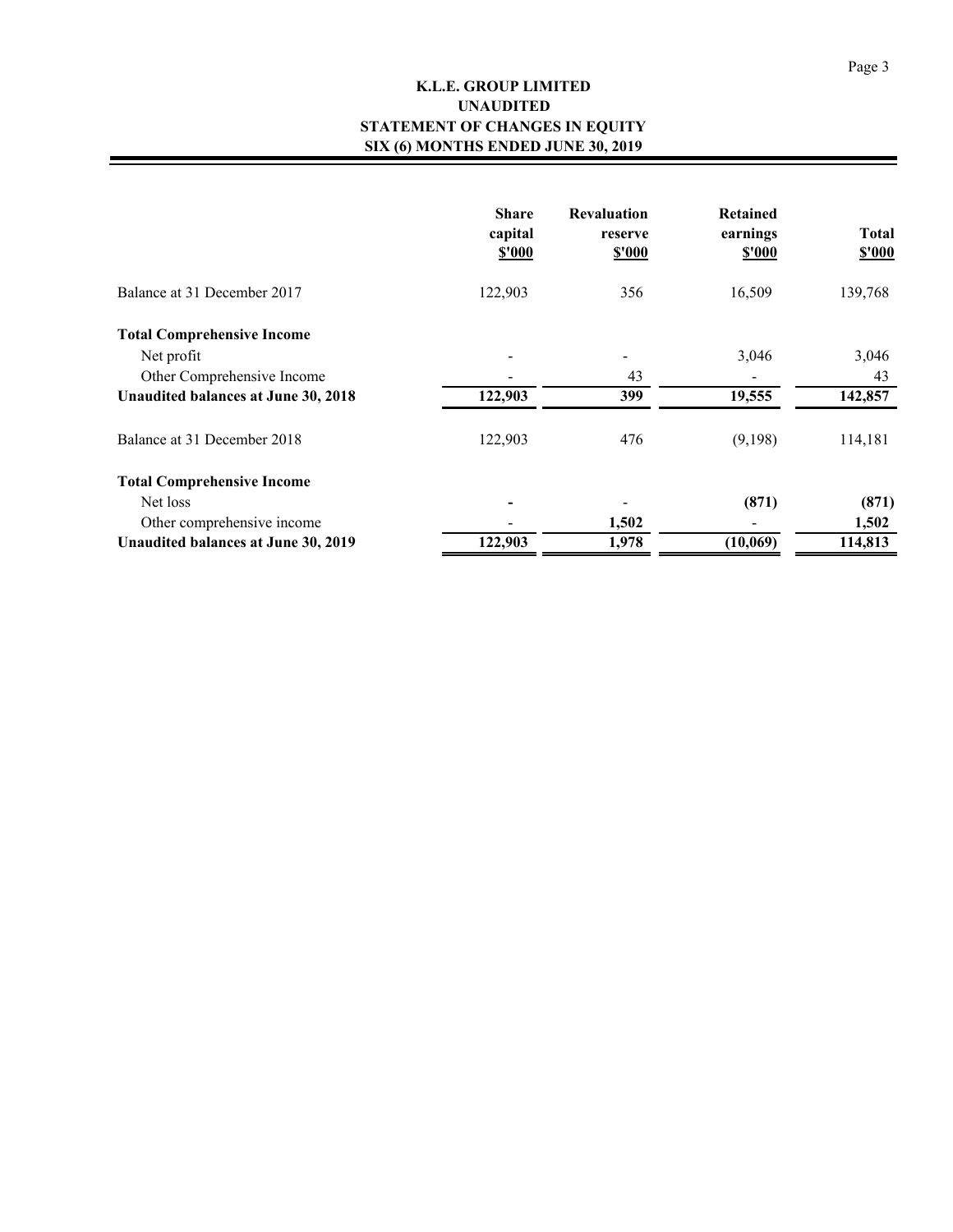### **K.L.E. GROUP LIMITED STATEMENT OF CASH FLOWS SIX (6) MONTHS ENDED JUNE 30, 2019 UNAUDITED**

| <b>CASH FLOWS FROM OPERATING ACTIVITIES</b>                                                                                              | <b>Unaudited</b><br>Quarter ended<br><b>June 30,</b><br>2019<br><b>\$'000</b> | Unaudited<br>Quarter ended<br>June 30,<br>2018<br>\$'000 | Audited<br>Year ended<br>December 31,<br>2018<br>\$'000 |
|------------------------------------------------------------------------------------------------------------------------------------------|-------------------------------------------------------------------------------|----------------------------------------------------------|---------------------------------------------------------|
| Profit/(loss) for the period / year                                                                                                      | 632                                                                           | 3,088                                                    | (25,707)                                                |
| Items not affecting cash                                                                                                                 | 11,505                                                                        | 10,731                                                   | 27,791                                                  |
| Operating profit before changes in working capital                                                                                       | 12,136                                                                        | 13,819                                                   | 2,084                                                   |
| Changes in working capital:<br>Inventories<br>Receivables<br>Payables<br>Related party<br>Taxation paid                                  | 678<br>1,151<br>(40, 847)<br>(18, 401)<br>(140)                               | 180<br>(2,102)<br>3,990<br>(17, 694)<br>(178)            | 324<br>(2,557)<br>19,910<br>(20, 596)<br>(178)          |
| Net cash used by operations                                                                                                              | (45, 423)                                                                     | (1,985)                                                  | (1,013)                                                 |
| <b>Cash flows from investing activities</b><br>Interest received<br>Purchase of investments<br>Purchase of property, plant and equipment | 32<br>(9,253)<br>(1,003)                                                      | $\overline{2}$<br>(1,829)<br>(2,313)                     | 3<br>(2,952)                                            |
| Net cash used in investing activities                                                                                                    | (10, 225)                                                                     | (4,140)                                                  | (2,949)                                                 |
| <b>Cash flows from financing activities</b><br>Loan proceeds<br>Interest and other related expense<br>Loan repayment                     | 70,500<br>(4,289)<br>(8, 877)                                                 | (831)<br>(2, 284)                                        | (1, 495)<br>(4, 464)                                    |
| Net cash provided by/(used in) financing activities                                                                                      | 57,334                                                                        | (3,115)                                                  | (5,959)                                                 |
| Net increase/(decrease) in cash and cash equivalents                                                                                     | 1,685                                                                         | (9,240)                                                  | (9, 921)                                                |
| Cash and cash equivalents at beginning of period/year<br>Effect of exchange movements on foreign balances                                | (969)                                                                         | 6,867                                                    | 6,867<br>2,085                                          |
| Cash and cash equivalents at end of period / year                                                                                        | 716                                                                           | (2,373)                                                  | (969)                                                   |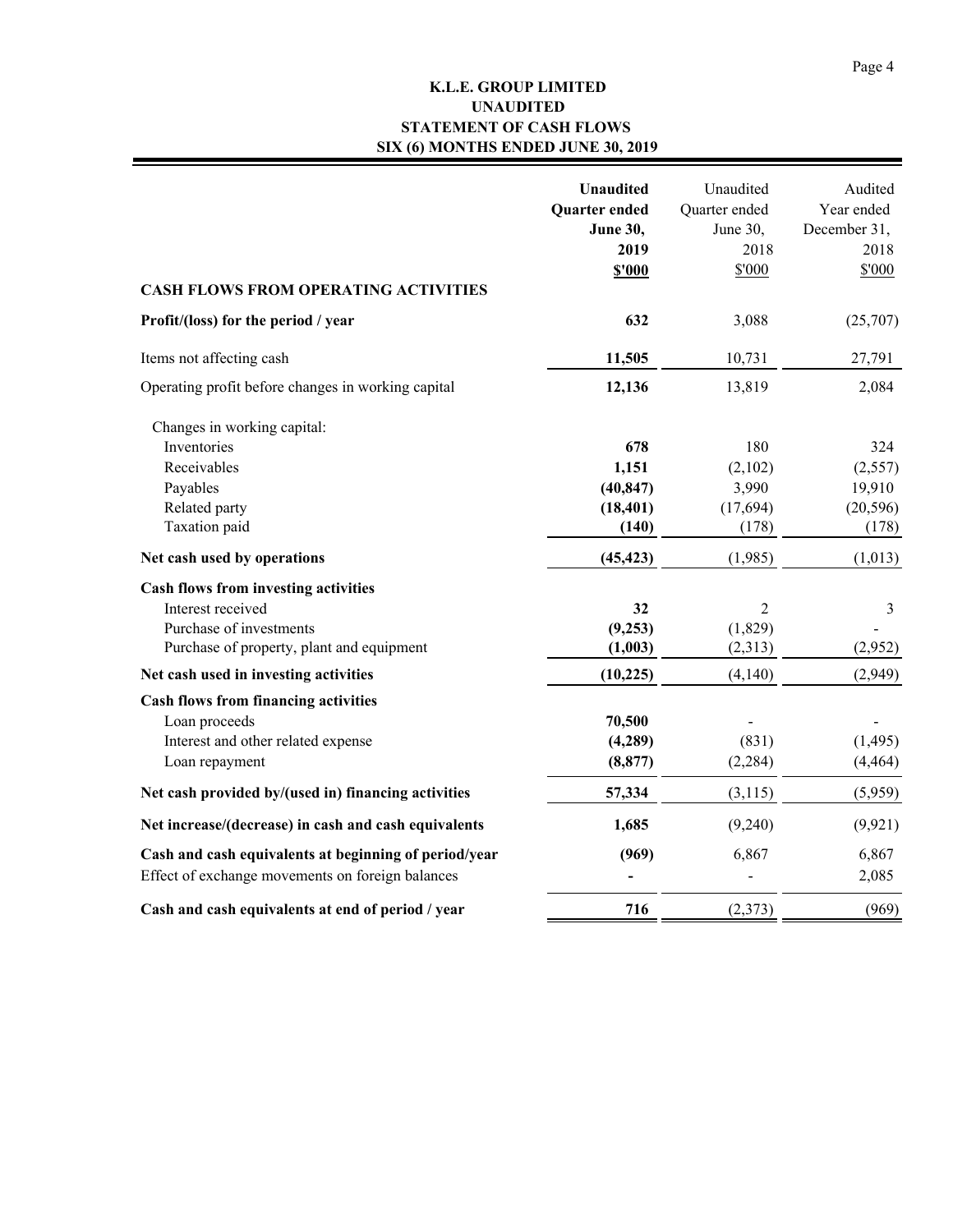#### **1. IDENTIFICATION AND PRINCIPAL ACTIVITIES**

K.L.E Group Limited is a limited liability company incorporated and domiciled in Jamaica. The registered office of the company is Unit 6, 67 Constant Spring Road, Kingston 10.

The company's shares are listed on the Junior Market of the Jamiaca Stock Exchange.

The principal activities of the company are the operation of a restaurant under the brand "Usain Bolt's Tracks and Records", and the provision of management services to T & R Restaurant Systems Limited t/a FranJam.

KLE currently has a 49% shareholdings in associated company, T&R Restaurant Systems Limited.

#### **2. SIGNIFICANT ACCOUNTING POLICIES**

#### **(a) Basis of preparation**

The interim financial statements have been prepared under the historical cost basis and are expressed in Jamaican Dollars, which is the company's functional and presentation currency.

The Company's financial statements have been prepared in accordance and comply with International Financial Reporting Standards (IFRS). These statements are also prepared in accordance with the requirements of the Jamaican Companies Act.

The interim financial report is to be read in conjunction with the audited financial statements for the year ended December 31, 2018. These explanatory notes attached to the interim financials statements provide an explanation of events and transactions that are significant to an understanding of the changes in the financial position and performance of the Company since the financial year ended December 31, 2018.

The significant accounting policies adopted are consistent with those of the audited financial statement for the year ended December 31, 2018.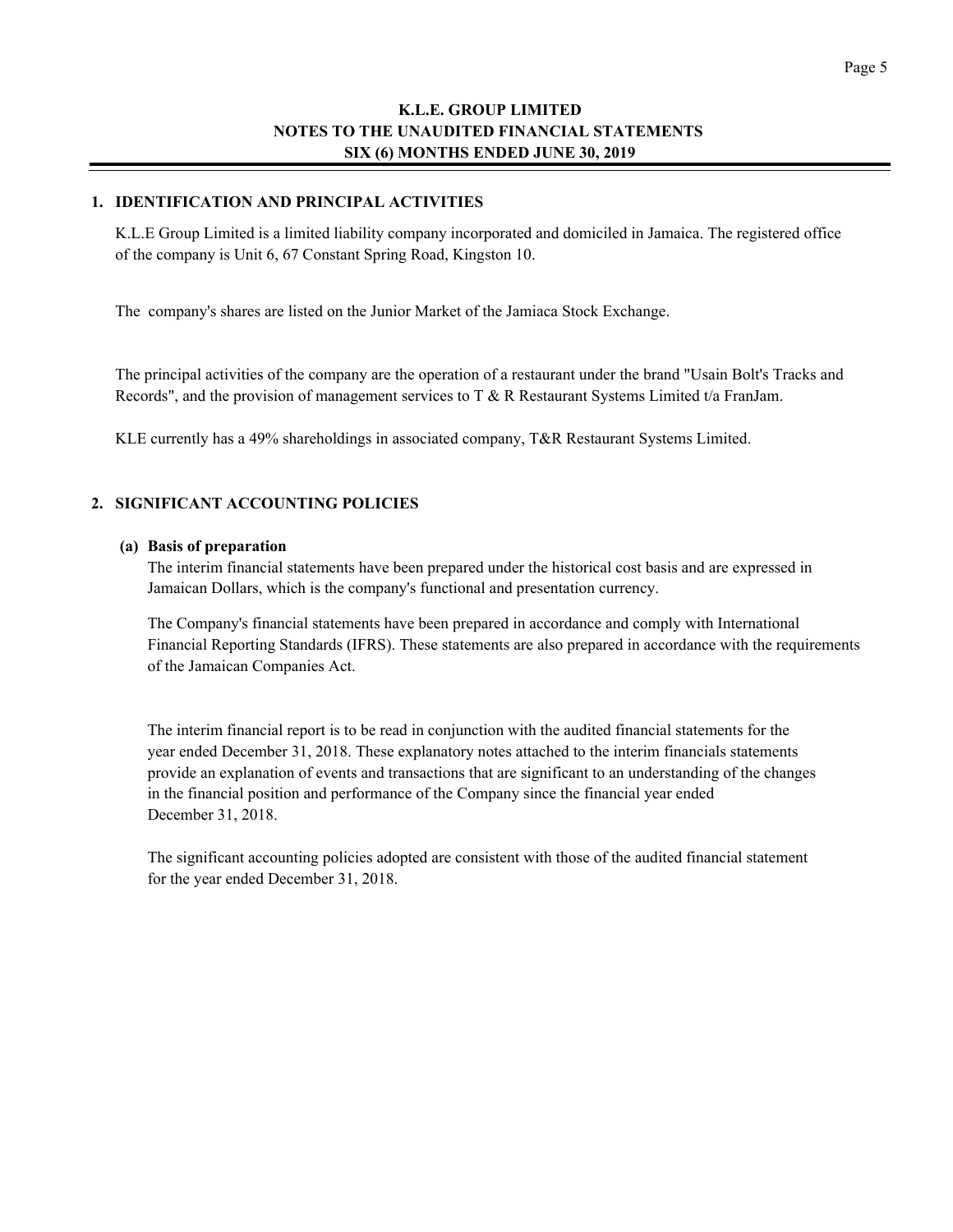#### **3. REVENUES**

|    |                                          | <b>Unaudited</b><br>June 30, 2019 | Unaudited<br>June 30, 2018 | Audited<br>December 31, 2018 |
|----|------------------------------------------|-----------------------------------|----------------------------|------------------------------|
|    |                                          | <b>\$'000</b>                     | \$'000                     | \$'000                       |
|    | Food and Bar                             | 100,572                           | 104,817                    | 202,448                      |
|    | Merchadise and Rental                    | 1,300                             | 1,786                      | 3,332                        |
|    |                                          | 101,872                           | 106,603                    | 205,780                      |
| 4. | <b>OTHER OPERATING INCOME</b>            |                                   |                            |                              |
|    |                                          | <b>Unaudited</b>                  | Unaudited                  | Audited                      |
|    |                                          | Quarter ended                     | Quarter ended              | Year ended                   |
|    |                                          | June 30, 2019                     | June 30, 2018              | December 31, 2018            |
|    |                                          | \$'000                            | \$'000                     | \$'000                       |
|    | Sponsorship income                       | 3,120                             | 3,437                      | 6,421                        |
|    | Interest income                          | 32                                | 2                          | 3                            |
|    | Other income                             | 7,203                             | 12,416                     | 21,298.77                    |
|    |                                          | 10,355                            | 15,855                     | 27,723                       |
| 5. | <b>ADMINISTRATIVE AND OTHER EXPENSES</b> |                                   |                            |                              |
|    |                                          | <b>Unaudited</b>                  | Unaudited                  | Audited                      |
|    |                                          | June 30, 2019                     | June 30, 2018              | December 31, 2018            |
|    |                                          | <b>\$'000</b>                     | \$'000                     | \$'000                       |
|    | Bank service charge                      | 3,452                             | 4,689                      | 9,288                        |
|    | Insurance                                | 1,770                             | 1,831                      | 3,250                        |
|    | Professional fees                        | 2,928                             | 3,942                      | 6,842                        |
|    | Rent                                     | 6,985                             | 5,958                      | 12,002                       |
|    | Repairs and maintenance                  | 1,109                             | 1,302                      | 3,303                        |
|    | Salaries and related cost                | 31,328                            | 28,714                     | 64,847                       |
|    | Security                                 | 398                               | 338                        | 750                          |
|    | Staff welfare                            | 962                               | 1,253                      | 2,351                        |
|    | Utilities                                | 8,815                             | 10,167                     | 20,960                       |
|    | Advertising and marketing                | 5,499                             | 5,117                      | 9,001                        |
|    | Bathroom supplies                        | 70                                | 70                         | 86                           |
|    | Couriers                                 | 413                               | 830                        | 1,328                        |
|    | Dues and subscription                    | 566                               | 677                        | 1,127                        |
|    | Equipment rental & charges               | 436                               | 465                        | 1,078                        |
|    | IT expense                               | 412                               | 819                        | 1,565                        |
|    | Cleaning and sanitation                  | 1,583                             | 1,606                      | 2,962                        |
|    | Licenses and permits                     | 265                               | 236                        | 178                          |
|    | Office supplies and expenses             | 231                               | 305                        | 541                          |
|    | Printing and reproduction                | 220                               | 143                        | 581                          |
|    | Travel and entertainment                 |                                   | 108                        | 331                          |
|    | Bad debt                                 |                                   | 167                        | 9,747                        |
|    | Kitchen and bar supplies                 | 800                               | (338)                      | 197                          |
|    | Music and entertainment                  | 339                               | 679                        | 1,049                        |
|    | Freight and shipping                     | 1                                 | 106                        | 411                          |
|    | Penalties and interest                   | 1                                 | 1                          | 2,966                        |
|    | Royalties                                | 4,104                             | 4,309                      | 8,308                        |
|    | Casual Labour                            |                                   | 727                        | 750                          |
|    | Asset Tax                                |                                   | 200                        | 200                          |
|    |                                          | 72,686                            | 74,424                     | 165,997                      |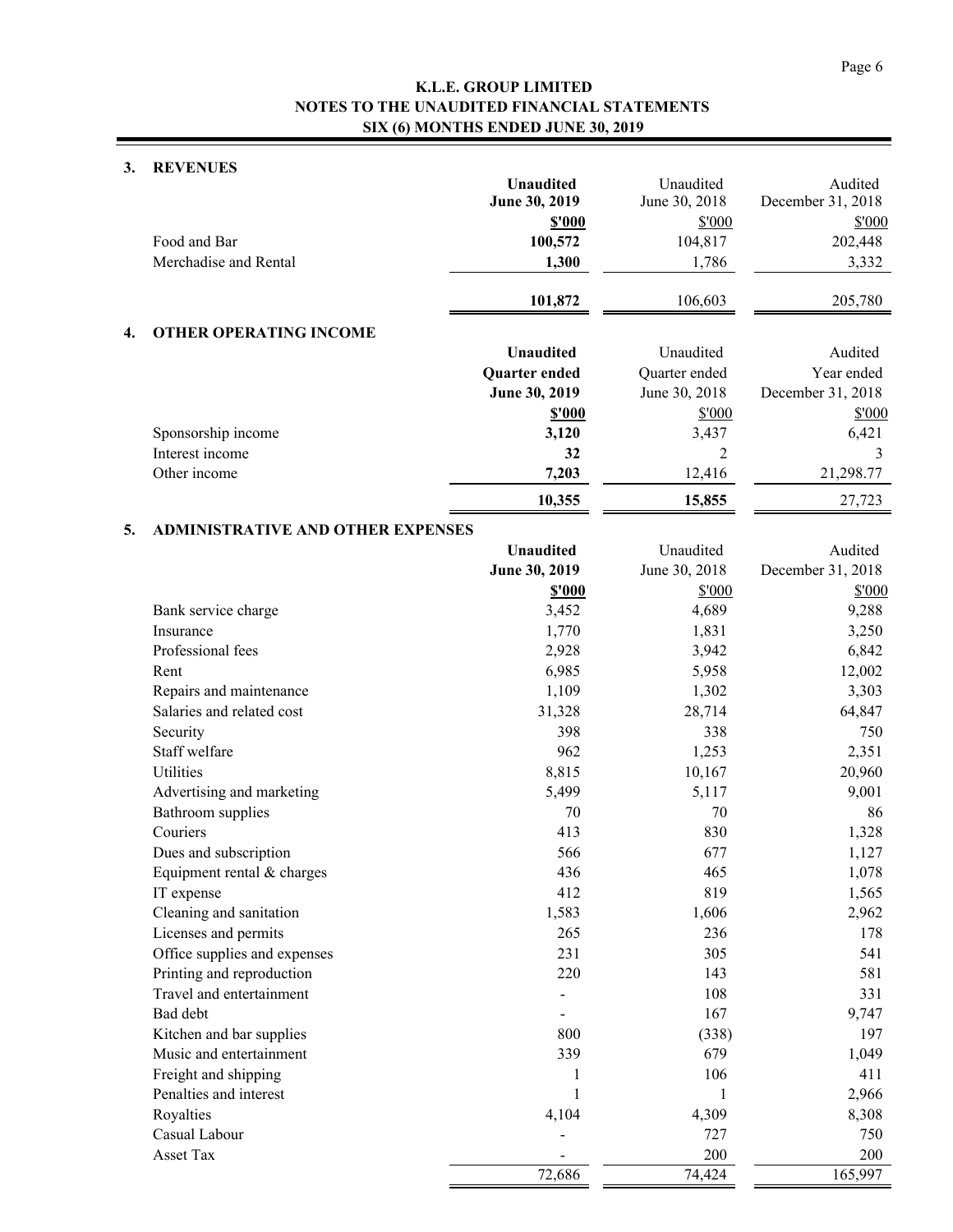#### **6. FINANCE AND POLICY COST**

|                       | <b>Unaudited</b>     | Unaudited     | Audited      |
|-----------------------|----------------------|---------------|--------------|
|                       | <b>Ouarter ended</b> | Quarter ended | Year ended   |
|                       | June 30, 2019        | June 30, 2018 | Dec 31, 2018 |
|                       | <b>\$'000</b>        | \$'000        | \$'000       |
| Interest expense      | 4,289                | 831           | 1,495        |
| Depreciation expense  | 8,230                | 9,043         | 17,059       |
| Foreign exchange gain | (1,986)              | (1,608)       | (1,786)      |
|                       | 10,533               | 8,267         | 16,769       |

### **7. PROPERTY, PLANT AND EQUIPMENT**

|                                                                        | Leashold<br>Improvements<br>\$'000 | Equipment<br>\$'000 | Furniture<br>& Fixtures<br>\$'000 | Security<br>System<br>\$'000 | Computers<br>\$'000 | Total<br>\$'000  |
|------------------------------------------------------------------------|------------------------------------|---------------------|-----------------------------------|------------------------------|---------------------|------------------|
| At cost:                                                               |                                    |                     |                                   |                              |                     |                  |
| Beginning of year                                                      | 72,120                             | 26,787              | 47,167                            | 290                          | 5,398               | 151,762          |
| Additions                                                              |                                    | 604                 |                                   |                              | 399                 | 1,003            |
| Disposal                                                               |                                    |                     |                                   |                              |                     |                  |
| End of period                                                          | 72,120                             | 27,391              | 47,167                            | 290                          | 5,798               | 152,765          |
| Accumulated                                                            |                                    |                     |                                   |                              |                     |                  |
| Depreciation<br>Beginning of year<br>Charge for the period<br>Disposal | 68,006<br>4,000                    | 16,478<br>1,339     | 32,525<br>2,371                   | 120<br>15                    | 3,243<br>505        | 120,373<br>8,230 |
| End of period                                                          | 72,006                             | 17,817              | 34,897                            | 135                          | 3,748               | 128,603          |
| Net book value<br>end of period                                        | 114                                | 9,573               | 12,271                            | 154                          | 2,050               | 24,163           |
| End of prior year                                                      | 4,114                              | 10,309              | 14,642                            | 169                          | 2,156               | 31,389           |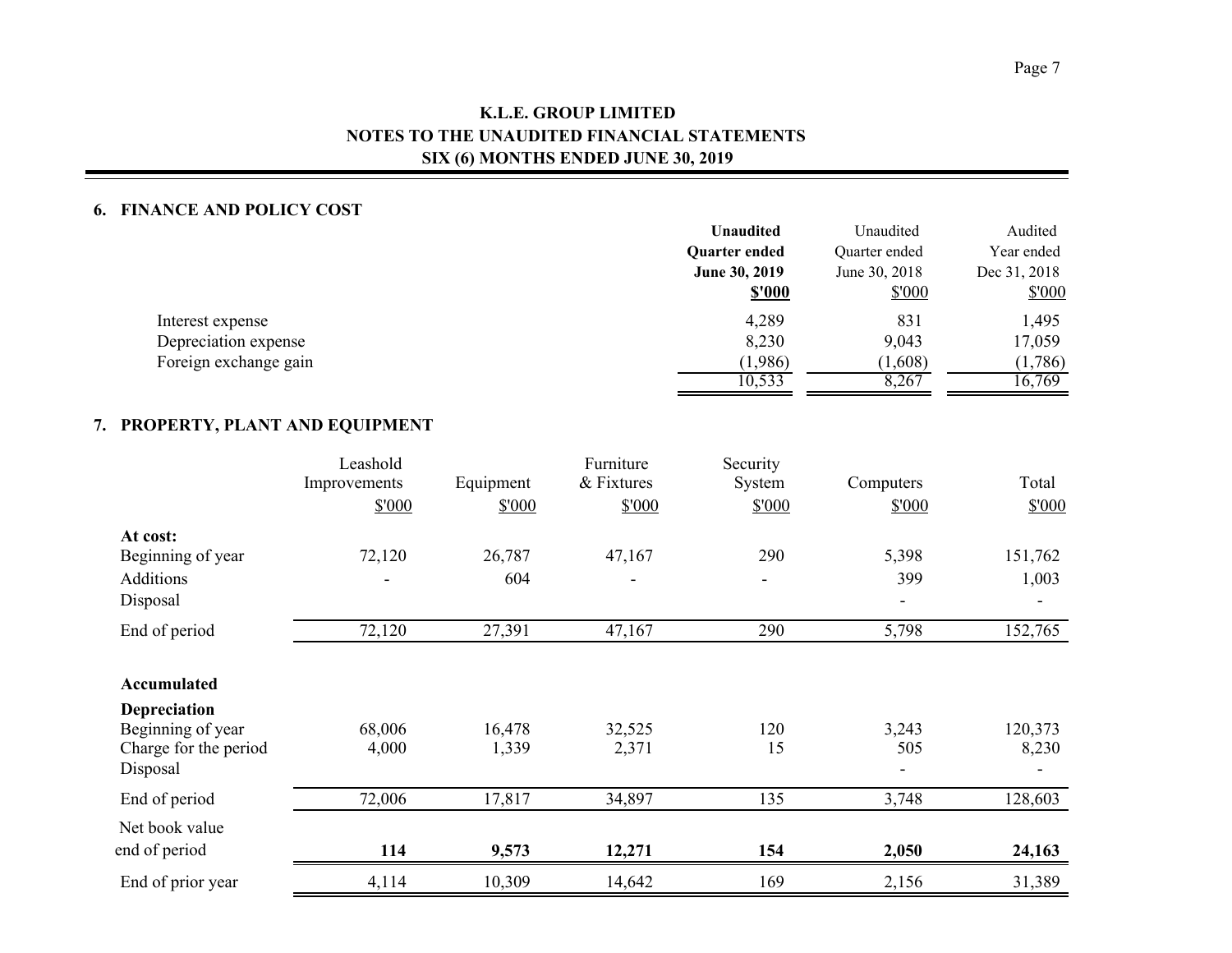### **8. INVENTORIES**

|     |                                                                                                 | <b>Unaudited</b><br>June 30, 2019<br><b>\$'000</b> | Unaudited<br>June 30, 2018<br>\$'000 | Audited<br>Dec. 31, 2018<br>\$'000 |
|-----|-------------------------------------------------------------------------------------------------|----------------------------------------------------|--------------------------------------|------------------------------------|
|     | Goods for resale                                                                                | 1,930                                              | 2,752                                | 2,608                              |
|     |                                                                                                 | 1,930                                              | 2,752                                | 2,608                              |
| 9.  | <b>RECEIVABLES</b>                                                                              |                                                    |                                      |                                    |
|     |                                                                                                 | <b>Unaudited</b><br>June 30, 2019                  | Unaudited<br>June 30, 2018           | Audited<br>Dec. 31, 2018           |
|     | Trade receivables                                                                               | \$'000                                             | \$'000                               | \$'000                             |
|     | Trade receivables<br><b>Related Party</b>                                                       | 772<br>8,388                                       | 8,344                                | 961<br>5,220                       |
|     | Total financial assets other than cash<br>equivalents classified as amortised cost              | 9,160                                              | 8,344                                | 6,181                              |
|     | Prepayments and other receivables<br>Less long term portion - other receivables                 | 17,382<br>(12, 490)                                | 18,894                               | 21,512<br>(12, 490)                |
| 10. | <b>LOANS PAYABLE</b>                                                                            | 14,052                                             | 27,238                               | 15,203                             |
|     |                                                                                                 | <b>Unaudited</b><br>June 30, 2019<br><b>\$'000</b> | Unaudited<br>June 30, 2018<br>\$'000 | Audited<br>Dec. 31, 2018<br>\$,000 |
|     | Bank loan - Sagicor Bank Limited<br>J\$16.6 Million Loan<br>(i)<br>J\$70.5 Million Loan<br>(ii) | 68,391                                             | 8,948                                | 6,768                              |
|     | Total loans                                                                                     | 68,391                                             | 8,948                                | 6,768                              |
|     | Classified as follows:                                                                          |                                                    |                                      |                                    |
|     | Non-current                                                                                     |                                                    |                                      |                                    |
|     | <b>Bank</b> loans                                                                               | 61,490                                             | 4,397                                |                                    |
|     | <b>Current</b><br>Bank loan                                                                     | 6,901                                              | 4,551                                | 6,768                              |
|     | Total loan payable                                                                              | 68,391                                             | 8,948                                | 6,768                              |